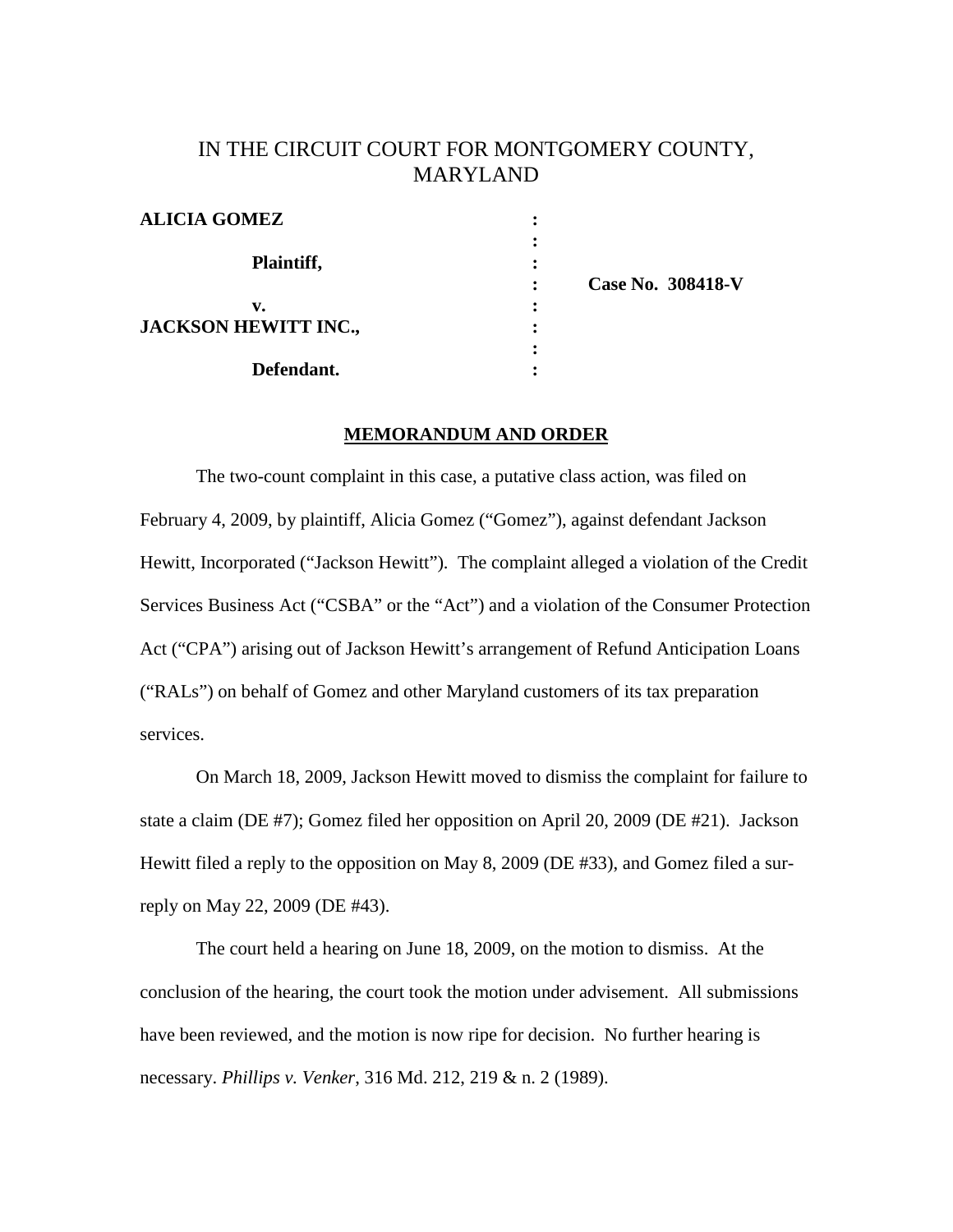## **I. PRELIMINARY PROCEDURAL MATTER**

This lawsuit was filed as a putative class action. (Complaint at  $\P$ [28-39). Maryland Rule 2-231(c) directs the court to "determine by order as soon as practicable after commencement of the action whether it is to be maintained as a class action." Ordinarily, questions about the maintainability of a lawsuit as a class action should be determined before any substantive issue, especially when a motion for class certification is pending before the court. *See Kirkpatrick v. Gilchrist*, 56 Md. App. 242, 248-50 (1983). However, no motion for class certification is pending in this case, and, at the scheduling hearing on May 8, 2009, both sides requested the court to rule on Jackson Hewitt's motion to dismiss before considering the question of class certification.

The Court of Appeals has not spoken directly to this procedural question in any of its decision on class actions. However, in *Piven v. Comcast Corp.,* 397 Md. 278, 282 (2007), the Court affirmed the circuit court's dismissal of a putative class action, for improper venue, before any hearing on class certification. *See also Creveling v. Government Employees Ins. Co*., 376 Md. 72, 82 (2003), in which the circuit court denied a motion to dismiss before considering, and denying, a motion for class certification.

 No motion for class certification has been filed in this case, and an early determination of whether the complaint does, or does not, state a viable cause of action would promote the efficient conduct of this litigation. If there is no viable cause of action, then there is no reason for the parties to engage in the expensive and time consuming process of determining whether a class should be certified. In Maryland, "there is no statutory or constitutional right to pursue by way of a class action the various claims that are the subject" of the plaintiff's complaint. *Cutler v. Wal-Mart Stores, Inc*.,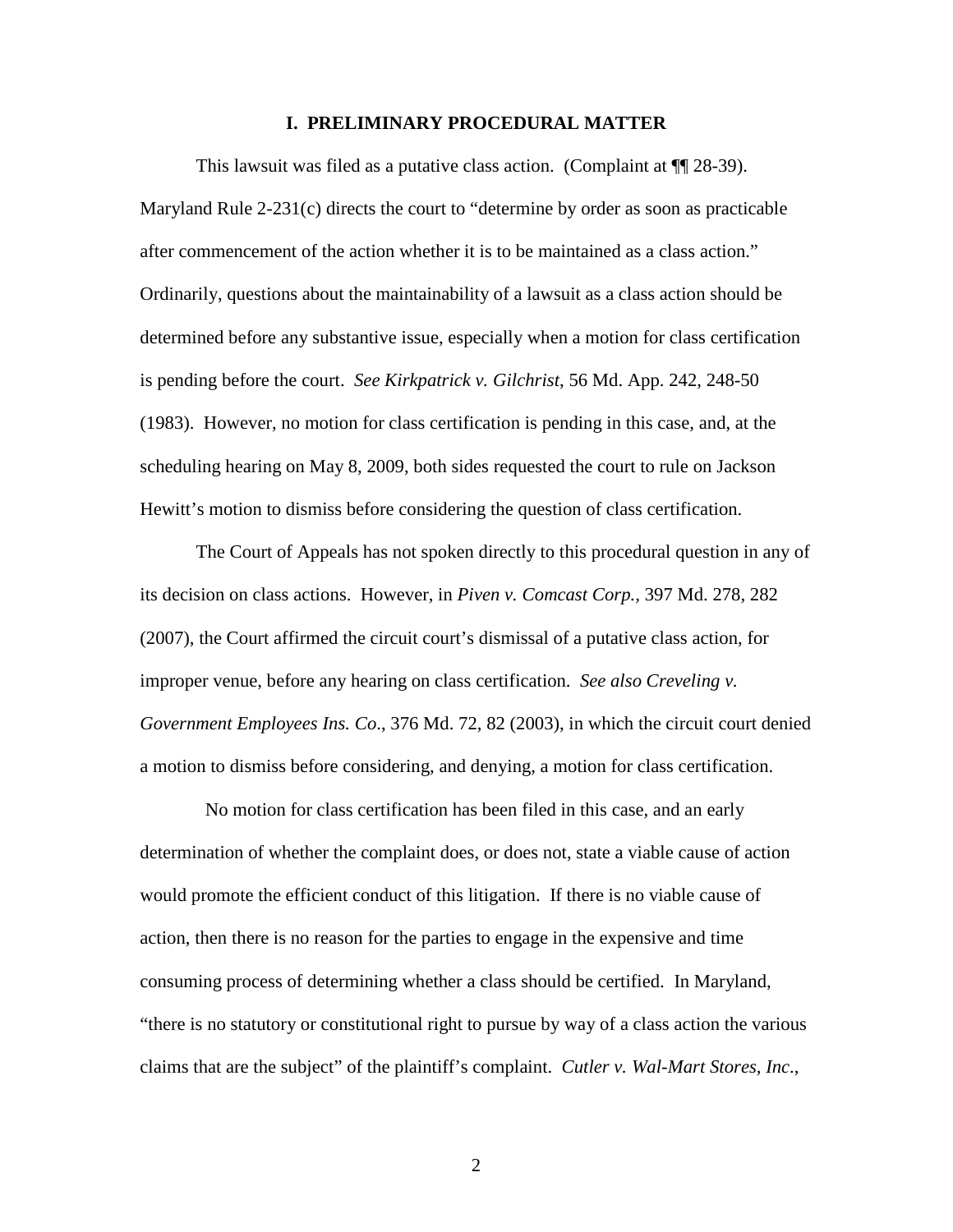175 Md. App. 177, 188 (2007). To the contrary, Maryland Rule 2-231 is simply "a procedural device, created by the judiciary's adoption of a court rule to facilitate management of multiple similar claims." *Id*.

The court concludes that, in the proper case, it may decide a motion to dismiss or a motion for summary judgment before considering class certification. Such a procedure both is permissible under and consistent with the purposes of Maryland Rule 2-231. Such an approach also is consistent with the federal decisions under Federal Rule 23. *See Cowan v. Bank United of Texas*, 70 F.3d 937, 941 (7th Cir. 1995); *Wright v. Schock*, 742 F.2d 541, 543 (9th Cir. 1984); *Christensen et al. v. Kiewit-Murdock Investment Corp., et al.,* 815 F.2d 206, 214 (2d Cir. 1987); MANUAL FOR COMPLEX LITIGATION § 21.11 (4th ed. 2004). Since Maryland Rule 2-231 was modeled after the 1966 version of Federal Rule 23, *see Philip Morris USA, Inc. v. Christensen*, 394 Md. 227, 253 (2006), federal decisions in this area are persuasive authority. *See* P. NIEMEYER & L. SCHUETT, MARYLAND RULES COMMENTARY 163 (3d ed. 2003).

## **II. STANDARD OF REVIEW**

In considering a motion to dismiss for failure to state a claim, the court "must assume the truth of all well-pleaded relevant and material facts as well as all inferences that reasonably can be drawn therefrom. Dismissal is proper only if the alleged facts fail to state a cause of action." *A.J. DeCoster Co. v. Westinghouse Elec. Corp*., 333 Md. 245, 249 (1994). "[A]ny ambiguity or uncertainty in the allegations bearing on whether the complaint states a cause of action must be construed against the pleader." *Sharrow v. State Farm Mutual*, 306 Md. 754, 768 (1986); *Cf*., *Berman v. Karvounis*, 308 Md. 259, 263 (1987)("what we consider are allegations of fact and inferences deducible from them,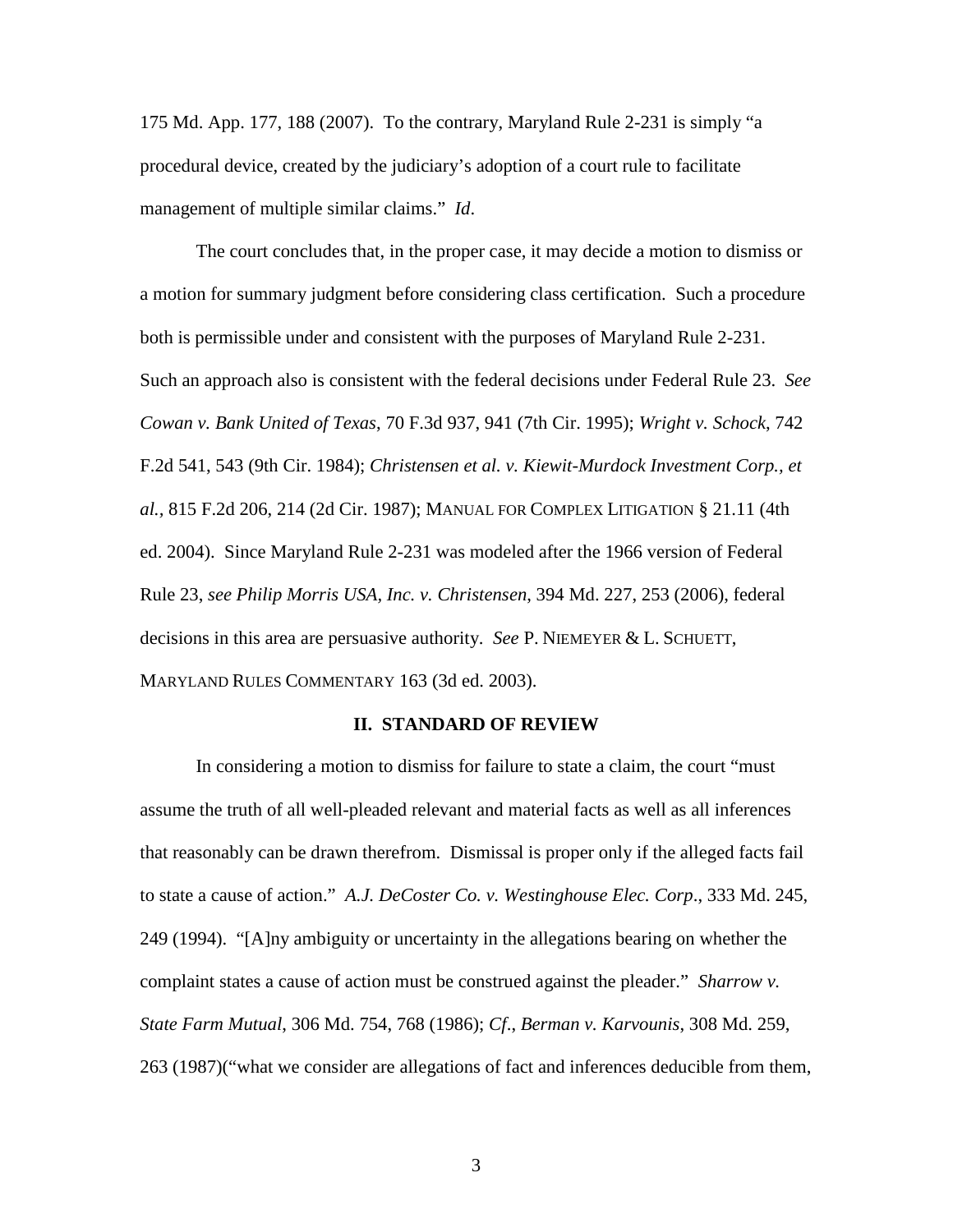not merely conclusory charges."). In making its decision, "the court must view all wellpleaded facts and the inferences from those facts in a light most favorable to the plaintiff." *Lloyd v. General Motors Corp*., 397 Md. 108, 122 (2007); *see also Hrehorovich Harbor Hospital Center, Inc*., 93 Md. App. 772, 781 (1992). In short, dismissal is proper "only if the alleged facts and permissible inferences, so viewed, would, if proven, nonetheless fail to afford relief to the plaintiff." *Arffa v. Martino*, 404 Md. 364, 381 (2008) (*quoting McNack v. State*, 398 Md. 378, 388 (2007)).

Under Maryland Rule 2-303(b), a complaint must state those facts "necessary to show the pleader's entitlement to relief." Unlike Rule 8(a) of the Federal Rules of Civil Procedure, Maryland retains vestiges of code pleading in that a plaintiff must allege sufficient facts to constitute a cause of action. *Ver Brycke v. Ver Brycke*, 379 Md. 669, 696-97 (2004); *Scott v. Jenkins,* 345 Md. 21, 27-28 (1997). Consequently, "a pleading that fails to allege facts, or that fails to demand a particular form of relief, fails to fulfill the purposes of pleading." P. NIEMEYER & L. SCHUETT, MARYLAND RULES COMMENTARY at 180.

Whether to grant a motion to dismiss "depends solely on the adequacy of the plaintiff's complaint." *Green v. H & R Block, Inc*., 355 Md. 488, 501 (1999). The court's review of the pending motion in this case will be cabined to the four corners of the complaint, the documents appended to the complaint as exhibits and "those facts that may fairly be inferred from the matters expressly alleged." *Bennett Heating & Air Conditioning v. NationsBank of Maryland*, 342 Md. 169, 174 (1996). Because determination of the motion to dismiss requires a review of the substantive law applicable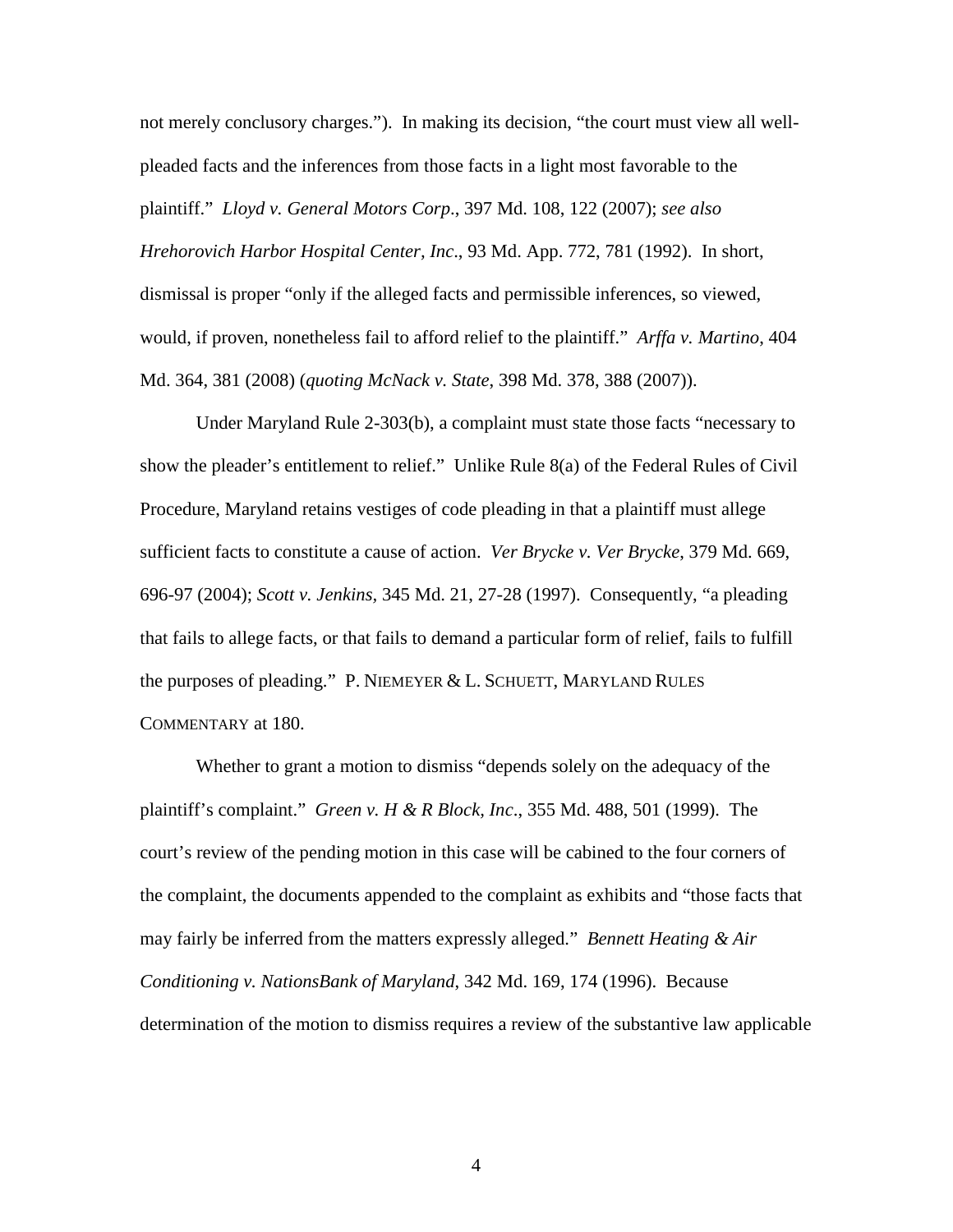to the claims plead, the court must review the substantive law on which the plaintiff's claims is based. *See Green,* 355 Md. at 502.

In support of its motion to dismiss, Jackson Hewitt appended and cited to documents that were neither referred to nor incorporated by reference in Gomez's complaint. Specifically, Exhibits 1 and 2 to the motion to dismiss are agreements between Jackson Hewitt and Santa Barbara Bank & Trust ("SBBT"), both dated February 24, 2006, which set forth how Jackson Hewitt will be compensated by SBBT, a national bank, when SBBT makes RALs to Jackson Hewitt customers. Gomez contends that the court cannot consider these documents without converting the dismissal motion to a motion for summary judgment under Maryland Rule 2-501. *See* Maryland Rule 2-322(c). The court agrees. These documents were not clearly referred to in Gomez's complaint at ¶ 15, as Jackson Hewitt claims. This paragraph referred only to Exhibit A of the complaint, which is comprised of Gomez's RAL application, the loan agreement with SBBT and a Truth in Lending Act disclosure.

In contrast with some states, Maryland has no rule allowing the party moving to dismiss to "complete" a pleading by referring to other documents not cited to in the complaint, *see* Maryland Rule 2-303(d), even if they ultimately may be germane to the plaintiff's claim. *Hrehorovich v. Harbor Hospital*, 93 Md. App. at 781-89; *Hudson v. Prime Retail, Inc*., 2004 MDBT 2, 2004 Md. Cir. Ct. Lexis 26 (Circuit Court for Baltimore City, April 1, 2004); *see also Muthukumarana v. Montgomery County*, 370 Md. 447, 474-75 (2002). As a consequence, the court will not consider these exhibits on a motion to dismiss. *See Smith v. Danielczyk*, 400 Md. 98, 104-05 (2007); *Green*, 355 Md. at 501-02. The court will, however, consider all of the documents referred to in the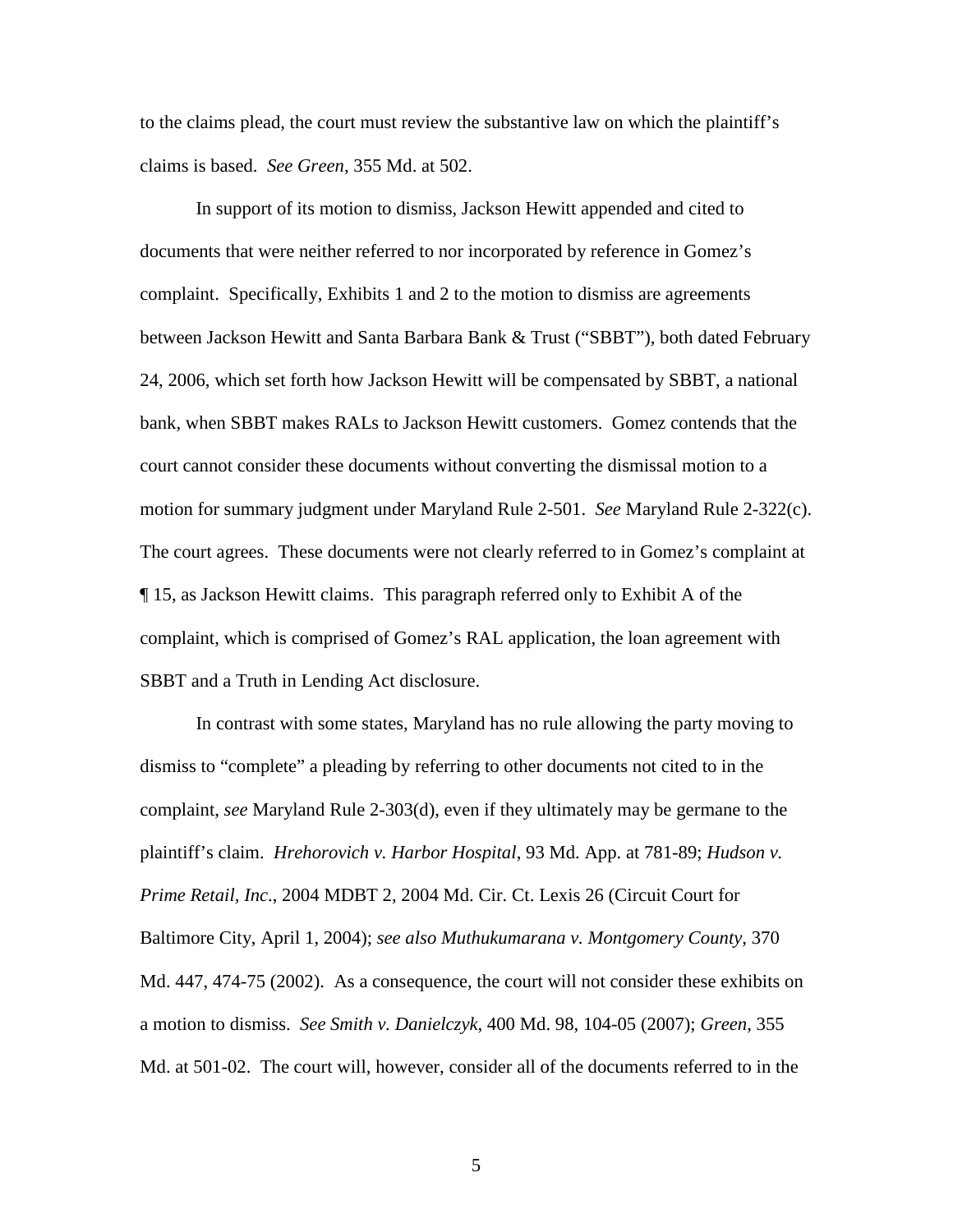complaint and take cognizance of the extent to which, if any, their terms are inconsistent with the complaint's allegations.

## **III. THE COMPLAINT**

As indicated above, for purposes of Jackson Hewitt's motion to dismiss, the court will assume the truth of all well-pleaded factual allegations in the complaint and consider the documents Gomez referred to in and appended to the complaint. The court credits facts pleaded in the complaint and reasonable inferences from those facts but not "conclusory charges that are not factual allegations." *Morris v. Osmose Wood Preserving*, 340 Md. 519, 531 (1995).

Plaintiff, Alicia Gomez, is an individual who resides in the State of Maryland. (Complaint, ¶ 2). On February 6, 2007, at Gomez's request, Jackson Hewitt prepared her 2006 federal income tax return. (Complaint, ¶ 10). On that same day, Gomez entered into a Refund Anticipation Loan agreement with SBBT. (Complaint, ¶ 11). The plaintiff elected to use part of her RAL from SBBT to pay Jackson Hewitt's tax preparation fee of \$284.00.

Gomez claims that Jackson Hewitt receives payment for arranging RALs "on behalf of Maryland consumers without meeting the requirements of Maryland law," (Complaint at  $\P$  1). But nowhere in her complaint does not say how such payments are determined or received, or the amount of any such payment. In short, Gomez does not allege in the complaint that she paid Jackson Hewitt to assist her in obtaining a RAL from SBBT.

Instead, Gomez avers that she "*indirectly* paid Jackson Hewitt for arranging this RAL in that the credit that Jackson Hewitt obtained for her included in its principal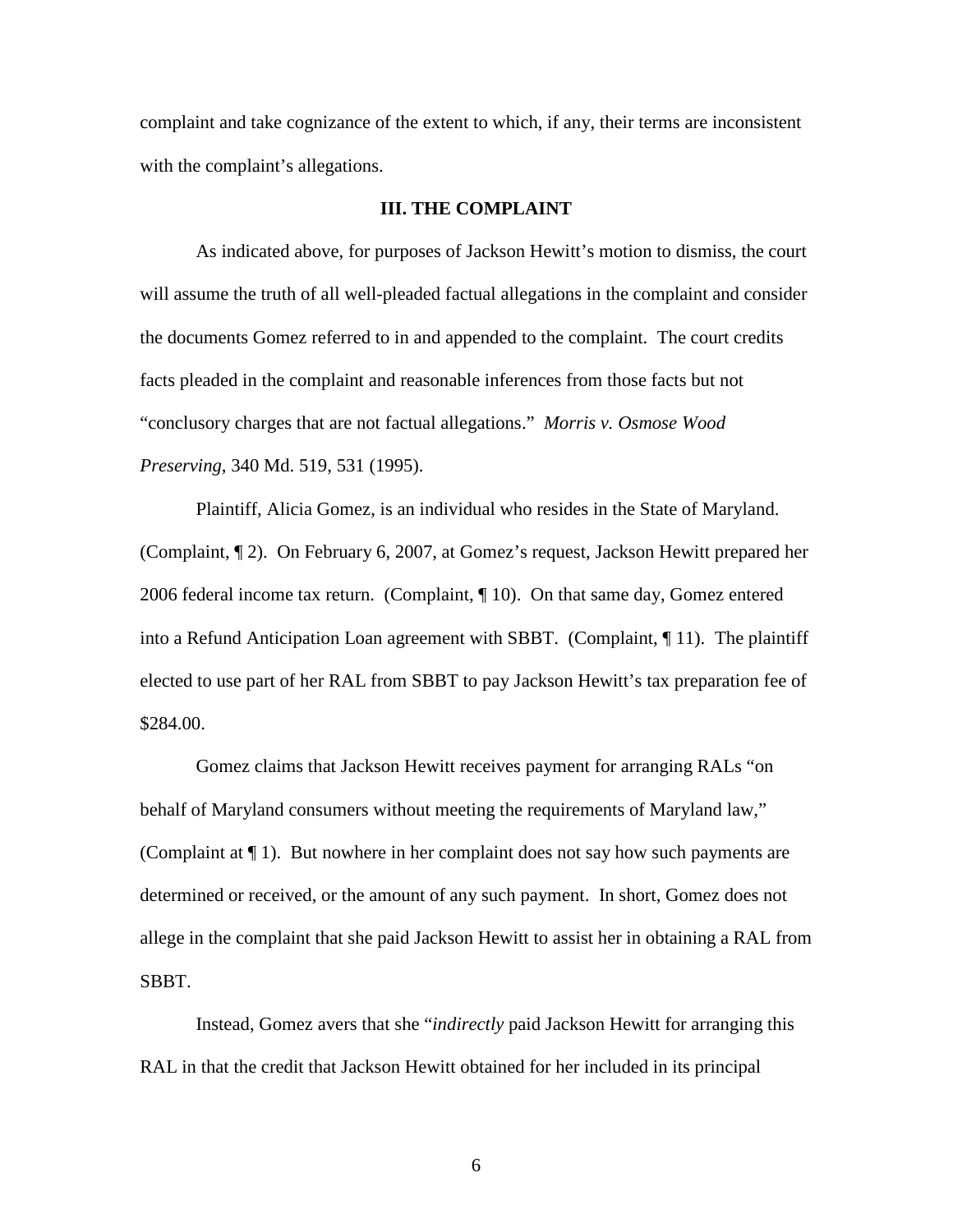amount the cost of obtaining this extension of credit" from SBBT. (Complaint ¶ 13)(emphasis added). To support this allegation, Gomez references the RAL loan application and agreement, which, along with the federal Truth in Lending Act disclosure, constitutes Exhibit A to the complaint. (Complaint,  $\P$  13 & 14). Gomez also alleges that Jackson Hewitt "received money from the lender SBBT in connection with the extension of credit," again referencing the RAL loan application and agreement. (Complaint, ¶ 15). SBBT's RAL agreement with Gomez, which is attached to the complaint as part of Exhibit A, states that "SBBT will pay compensation to Jackson Hewitt Inc. and an affiliate (collectively 'JIH') in consideration of rights granted by JHI to SBBT and the performance of services by JIH on behalf of SBBT."

Gomez's RAL application says that she expected a federal tax refund of \$2,323, that she has requested a RAL from SBBT, and that the estimated amount of her loan disbursement is \$1,950.97, net of loan fees and the \$284 tax preparation fee owed to Jackson Hewitt. The loan agreement Gomez entered into with SBBT is clear that it is for a loan in anticipation of her federal tax refund. In addition to Jackson Hewitt's tax preparation fee of \$284.00, Gomez agreed to pay SBBT a handling fee of \$29.95 and prepaid finance charges of \$58.08. These figures appear both in the loan agreement and in the federal Truth in Lending Act disclosure issued to Gomez by SBBT. Jackson Hewitt contends that the documents Gomez referred to and appended to her complaint make it clear that Gomez only paid SBBT for the RAL, not Jackson Hewitt. Jackson Hewitt also contends that Gomez's assertion that she "indirectly" paid it for arranging the RAL is insufficient to bring this transaction within the ambit of the CSBA and, in any event, such an application conflicts with the plain meaning of the statute.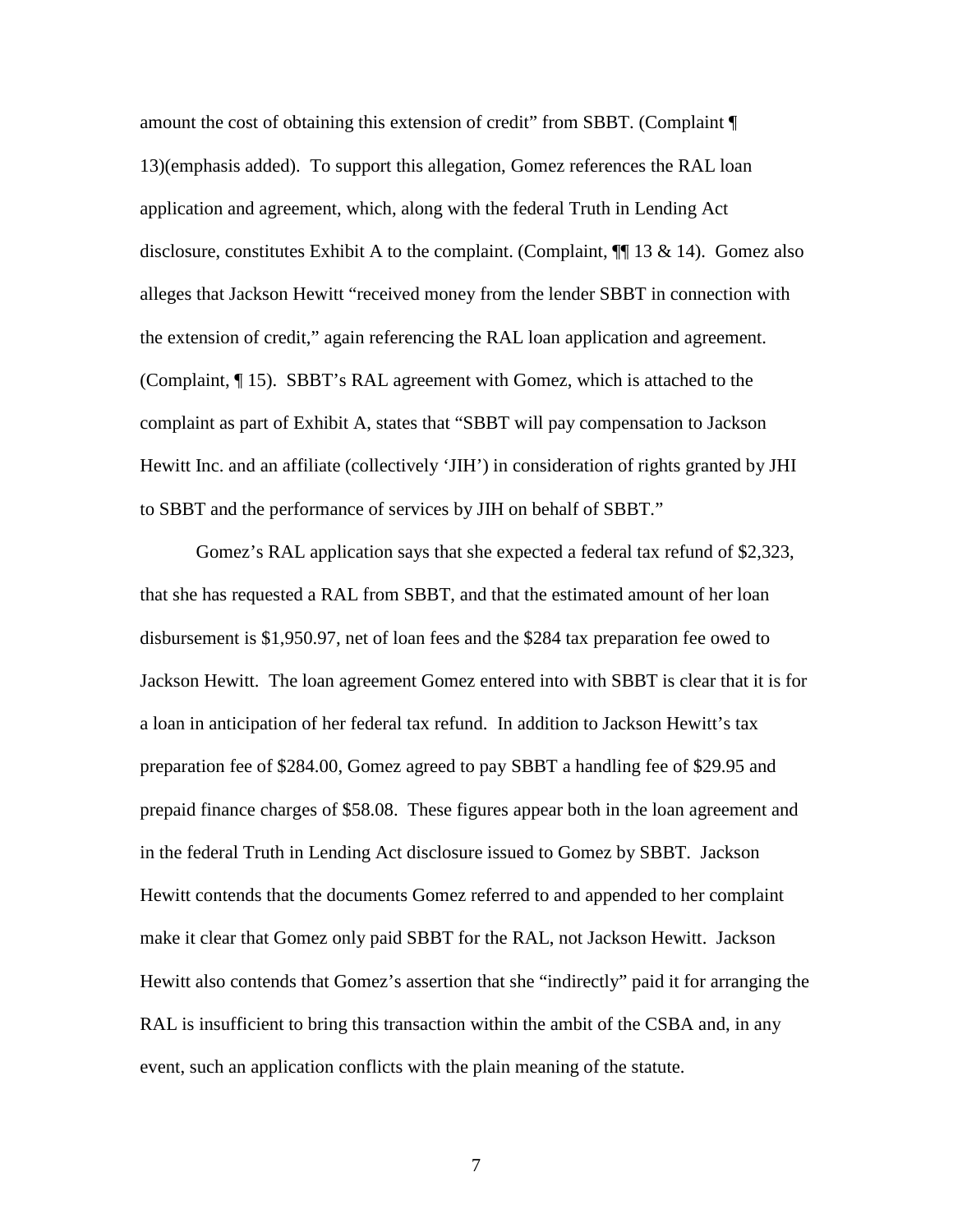## **IV. LEGAL ANALYSIS**

Maryland's general principles of statutory construction are well settled. The court's goal "is to identify and effectuate the legislative intent underlying the statute." *Department of Health v. Kelly*, 397 Md. 399, 419 (2007). "To ascertain the Legislature's intent, we first examine the plain language of the statute; if the language is unambiguous when construed according to its ordinary meaning, then we will 'give effect to the statute as it is written.'" *Id.* at 419 (quoting in part *Oakland v. Mountain Lake Park*, 392 Md. 301, 316 (2006)).

"If, however, the language is subject to more than one interpretation, or when the language is not clear when it is part of a larger statutory scheme, it is ambiguous, and we endeavor to resolve that ambiguity by looking to the statute's legislative history, case law, and statutory purpose, as well as the structure of the statute." *People's Insur. Counsel Div., et al. v. Allstate Insur. Co., et al.,* 2009 Md. LEXIS 51, \*25 (April 15 2009) (*citing Barbre v. Pope*, 402 Md. 157, 173 (2007); *Kelly*, 397 Md. at 419-20, 918 A.2d at 482; *Smack v. Dep't of Health & Mental Hygiene*, 378 Md. 298, 305, 835 A.2d 1175, 1179 (2003)); *see also Deville v. State*, 383 Md. 217, 223 (2004) ("A statute is ambiguous when there are two or more reasonable alternative interpretations of the statute.").

With "statutory interpretation, our primary goal is always 'to discern the legislative purpose, the ends to be accomplished, or the evils to be remedied by a particular provision, be it statutory, constitutional or part of the [Maryland] Rules.'" *Doe v. Board of Elections*, 406 Md. 697, 712 (2008) (quoting in part *Barbre*, 402 Md. at 172 (2007)); *see International Association of Fire Fighters v. Mayor & City Council of Cumberland*, 407 Md. 1, 9 (2008). "In divining this intent, a court must read the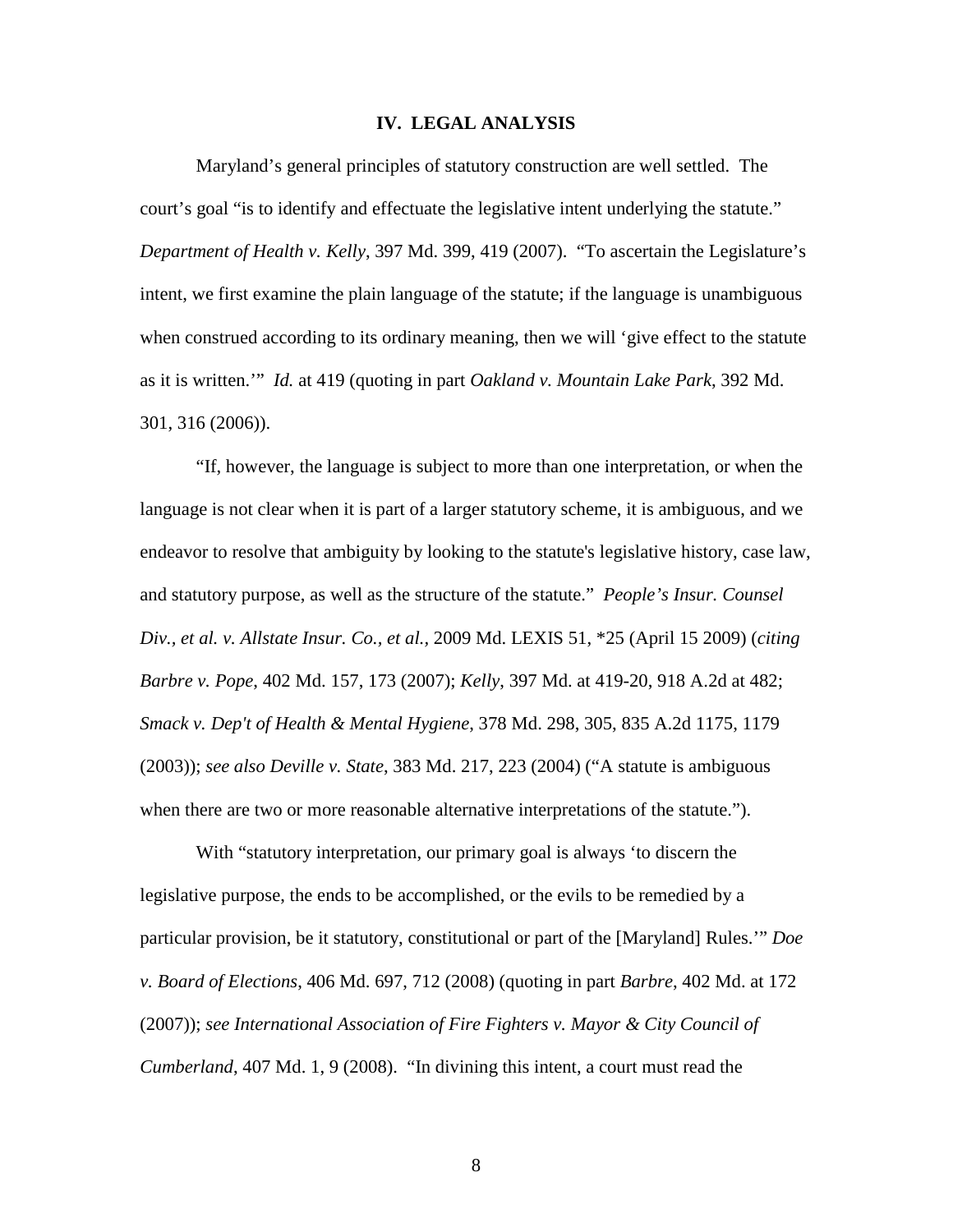language of the law or ordinance in context and in relation to all of its provisions, and additionally, must consider its purpose." *F.D.R. Srour Partnership v. Montgomery County*, 407 Md. 233, 245 (2009). Even if a statute is unambiguous, a court may review the legislative history to confirm its understanding of the statutory language. *See, e.g., Kramer v. Liberty Property*, 408 Md. 1, 18-19 (2009); *Smith v. State*, 399 Md. 565, 578- 79 (2007); *Mayor & City Council of Baltimore v. Chase*, 360 Md. 121, 131 (2000).

## **A. Maryland Credit Services Business Act**

The statute central to this case, The Maryland Credit Services Businesses Act, codified as §§ 14-1901 through 14-1916 of the Commercial Law Article, was enacted on May 14, 1987 as 1987 Maryland Laws, Chapter 469. The statute requires that "credit service businesses" obtain a license from the Commissioner of Financial Regulation of the Department of Labor, Licensing & Regulation, obtain a surety bond, and provide "consumers" with certain documents and disclosures including but not limited to the buyer's rights and detachable copies of a notice of cancellation. §§14-902, 14-908, 14- 1904 – 14-1906 of the Commercial Law Article.

Only "credit services business" must adhere to these requirements, and Jackson Hewitt maintains that it is not a "credit services business" as defined by  $\S$  14-1901(e) of the Commercial Law Article and Gomez is not a "consumer" as defined by § 14-1901(c). A credit services business is defined as follows:

- (1) "Credit services business" means any person who, with respect to the extension of credit by others, sells, provides, or performs, or represents that such person can or will sell, provide, or perform, any of the following services *in return for the payment of money or other valuable consideration*:
	- (i) Improving a consumer's credit record, history, or rating or establishing a new credit file or record;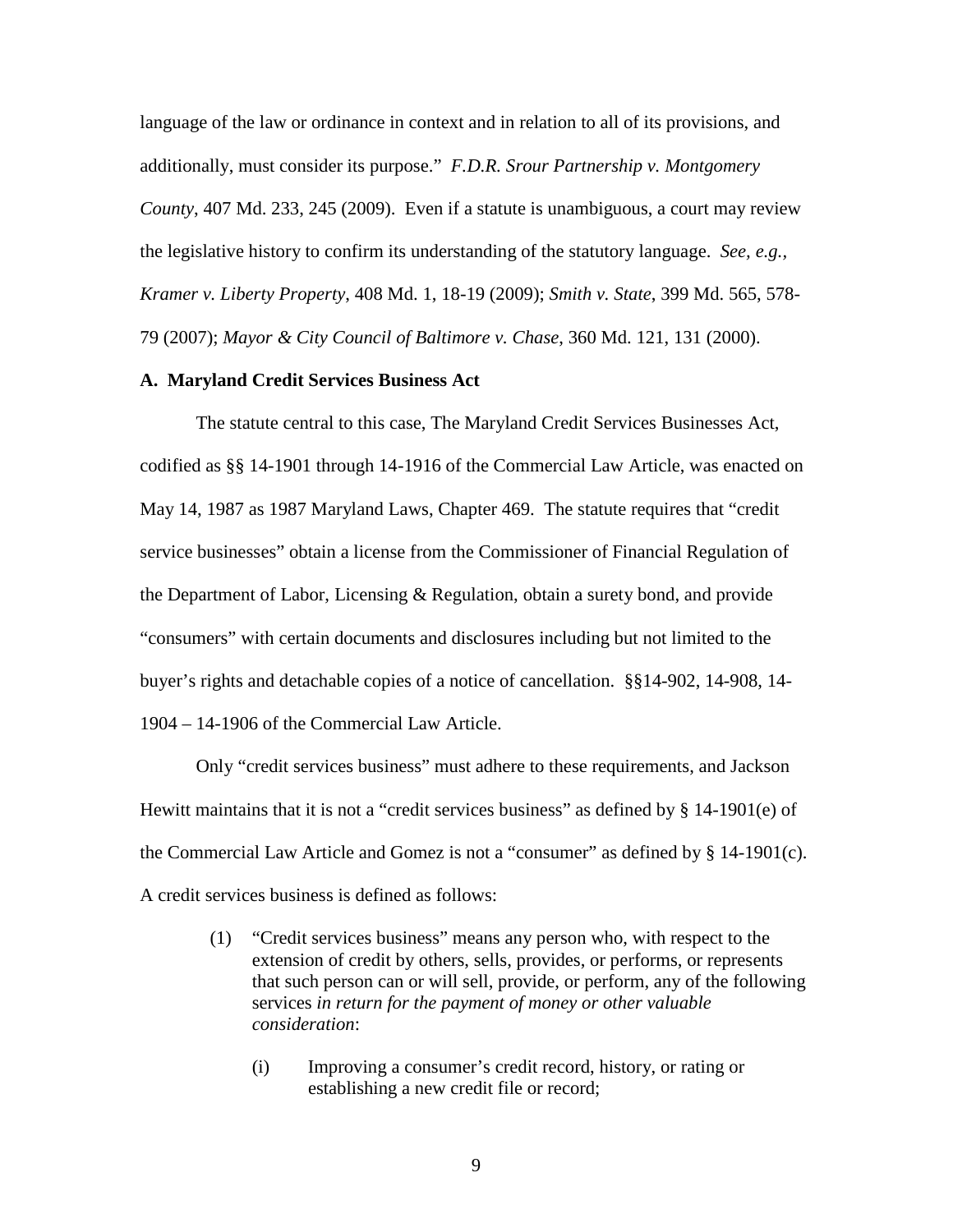- (ii) Obtaining an extension of credit for a consumer; or
- (iii) Providing advice or assistance to a consumer with regard to either subparagraph (i) or (ii) of this paragraph.

§ 14-1901(e) of the Commercial Law Article (emphasis added). Jackson Hewitt argues that according to the RAL application form and the TILA statement, attached as exhibits to the complaint, Gomez did not purchase any services from Jackson Hewitt with respect to her RAL. Instead, any money that she paid to Jackson Hewitt was solely for the purposes of tax preparation.

Gomez contends that the plain language of the statute covers the transaction described in the complaint because even indirect payments received by Jackson Hewitt from SBBT are legally sufficient to make it a "credit services business." She says that the court must accept as true her allegation that she made a payment to Jackson Hewitt in connection with obtaining credit from SBBT, albeit indirectly, because she said so in her complaint, even if the exhibits attached to the complaint contradict her contentions.

Jackson Hewitt also contends that Gomez is not a "consumer" as defined by the CSBA. Under the statute, a consumer is defined as "any individual who is solicited to purchase or who purchases for personal, family, or household purposes the services of a credit services business." § 14-1901(c) of the Commercial Law Article. Jackson Hewitt says that according to its plain language, the CSBA clearly does not apply to the RAL, which Gomez obtained from SBBT and not Jackson Hewitt. In its view, Gomez is simply not a "cusumer" under the statute because she did not make (and cannot allege that she made) any payments to Jackson Hewitt, or purchase services from Jackson Hewitt, in connection with her obtaining the RAL from SBBT. The only fee she paid to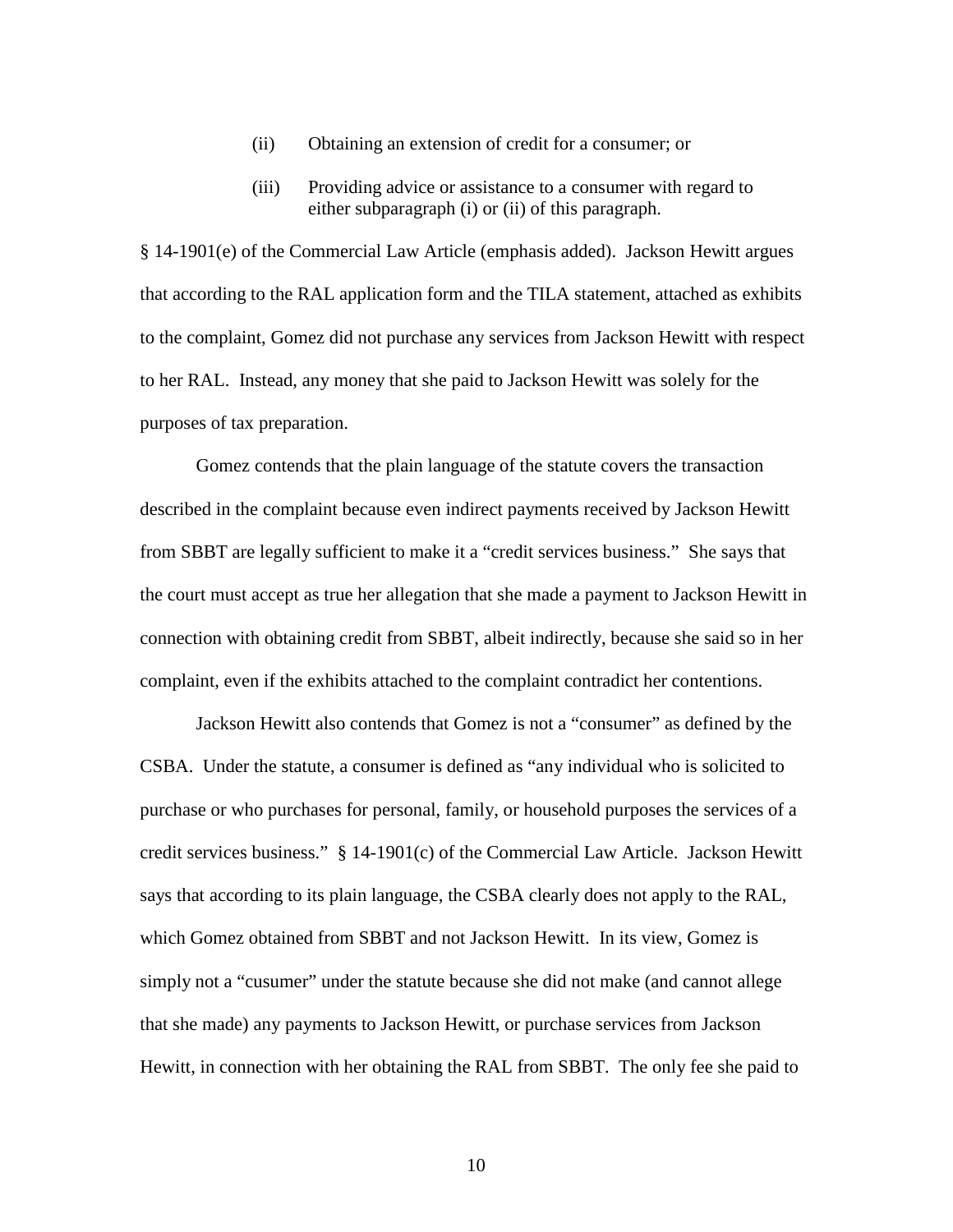Jackson Hewitt was for tax preparation services, which she owed regardless of whether or not SBBT granted her the RAL.

According to Gomez, she is a consumer within the meaning of the CSBA, and the statute applies to her RAL, regardless of whether she paid Jackson Hewitt directly, or Jackson Hewitt was paid "indirectly" by SBBT. In her view, the transaction is covered by the CSBA as long as there was some payment, even if indirect, made in connection with her obtaining credit from SBBT.

Gomez buttresses her contentions that Jackson Hewitt is a "credit services business" and that she is a "consumer" by citing an "Advisory Notice" issued by the Commissioner of Financial Regulation of the Maryland Department of Labor, Licensing and Regulation, on May 15, 2008, which says, without any analysis, that RALs are covered by the Act.<sup>[1](#page-10-0)</sup> The "Advisory Notice" issued by the Commissioner on May 15, 2008 attempts to clarify the plain language of the statute; yet, it does not resolve the conflicting interpretations of the definitions for a multitude of reasons. For example, the advisory notice is not a contemporaneous interpretation of the statute, does not disclose the process by which the agency reached its decision, and contains no cogent discussion of why the Act applies "to tax preparers who are compensated in any manner (either by the consumer or the lender) to assist consumers in obtaining RALs from third-party lenders." *See Marriott*, 346 Md. at 445-46; *Baltimore Gas & Electric Co. v. Public Service Commission,* 305 Md. 145, 161-62 (1986). Moreover, as Judge Garbis noted in

<span id="page-10-0"></span><sup>&</sup>lt;sup>1</sup> The current "advisory" is similar to one issued on January 24, 2005, which stated that any entity that assisted its customers in obtaining RALs is a credit services business under the Act. However, as Judge Garbis noted in *H & R Block Eastern Enterprises, Inc. v. Turnbaugh*, Civil Action No. MJG-07-1822 (July 29, 2008), the Commissioner's positions on this question have been inconsistent. In that case, Judge Garbis assumed, solely for purposes of deciding a preemption issue, that the Act applied to RALs. In no event did Judge Garbis hold that the Act applied to RALs.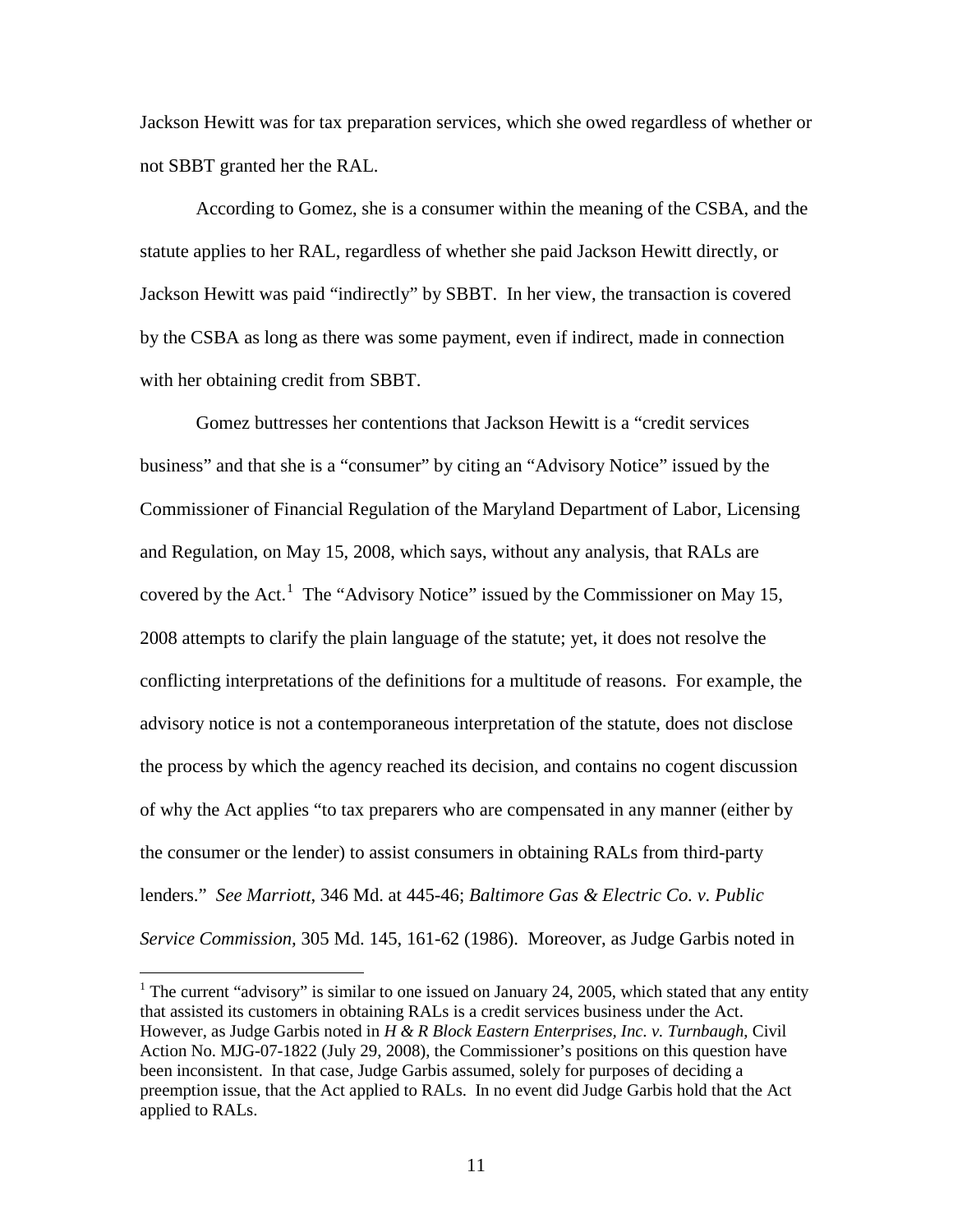*Turnbaugh*, the Commissioner's views regarding the applicability of the Act to tax preparation firms has been less than consistent. *See Haigley v. Department of Health and Mental Hygiene*, 128 Md. App. 194, 216-18 (1999); *see also Arrington v. Colleen, Inc.*, 2000 U.S. Dist. Lexis 20651 (D. Md. 2000)(Davis, J.).

Gomez also points to several unreported federal trial court decisions that have denied motions to dismiss similar allegations under comparable state statutes. *See, e.g., Hunter v. Jackson Hewitt, Inc.*, 2007 U.S. Dist. Lexis 82549 (S.D. W. Va., November 6, 2007) (West Virginia law); *Brailsford v. Jackson Hewitt, Inc*., No. C-06-00700 (N.D. Cal., May 26, 2006) (minute order). These unreported federal decisions cited by Gomez provide no persuasive analysis of any reasons why this court should read a Maryland statute to cover the transaction in question; hence, they are of little persuasive value. *See Clancy v. King*, 405 Md. 541, 558 & n. 17 (2008). Additionally, the opinion of the Attorney General referenced by Gomez, 79 Op. Atty Gen. 98 (1994) is neither persuasive nor dispositive because it concerns a wholly different factual circumstance and only mentions the Act in passing.

The court is of the view that CL  $\S$  14-1901(c) and (e) are ambiguous because the language can be read in a number of different ways. *See Kelly*, 397 Md. at 419-20; *Deville*, 383 Md. at 223. The statute fails to define the term "payment," and the court finds that both Jackson Hewitt's and Gomez's interpretations of the term are plausible. Resorting to the plain language of the statute, therefore, is simply not dispositive of the questions presented in this case. Accordingly, the court will turn to the legislative history of the statute to discern the legislative intent.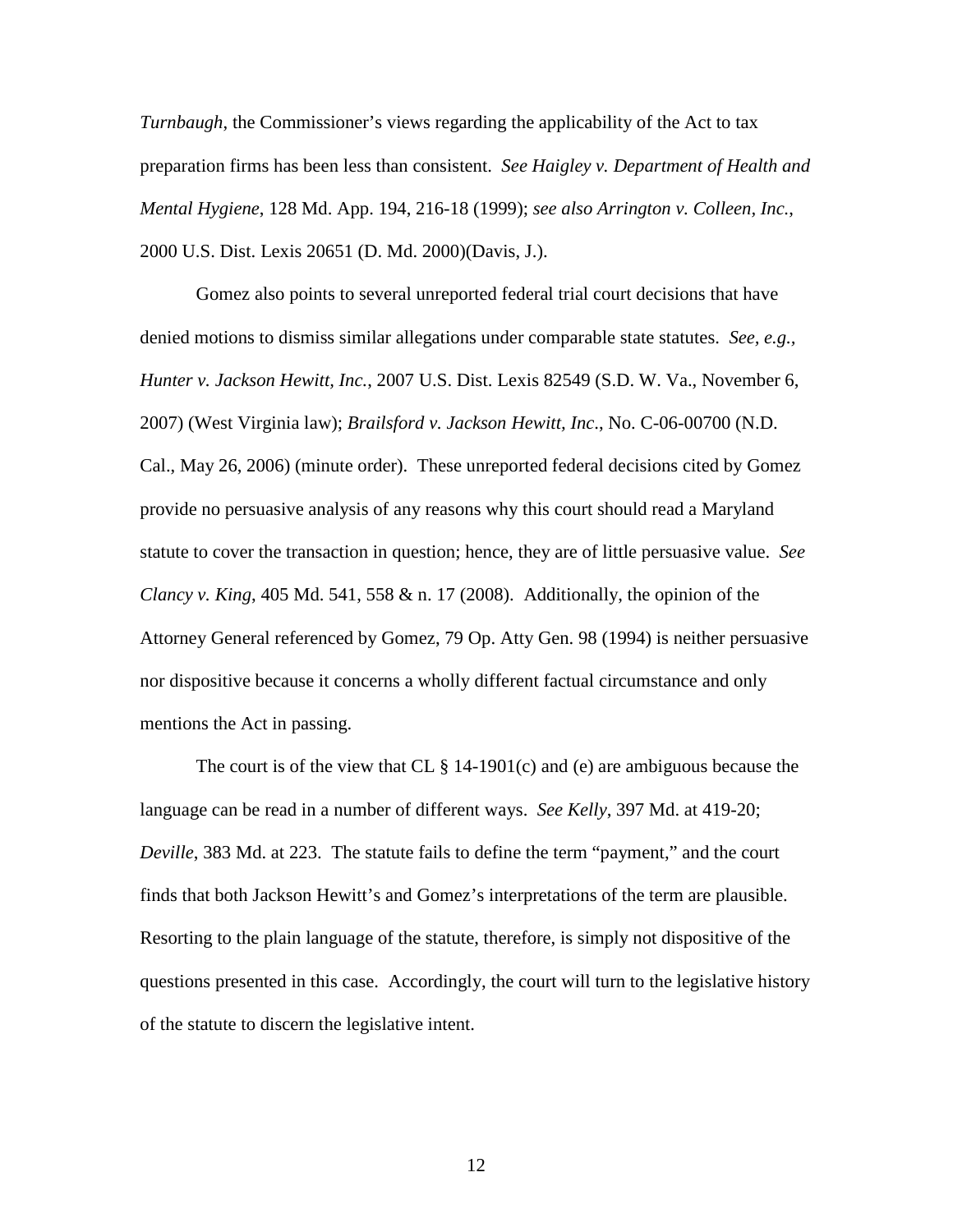## **B. Legislative History of the Maryland Credit Services Business Act**

When reviewing the legislative history, the court may consider "the particular problem or problems the legislature was addressing, and the objectives it sought to obtain." *Sinai Hospital v. Department of Employment*, 309 Md. 28, 40 (1987); *see Davis v. Slater*, 383 Md. 599, 605 (2004); *Heartwood 88, Inc. v. Montgomery County*, 156 Md. App. 333, 359 (2004). The court also may consider "the consequences resulting from one meaning rather than another, and adopt that construction which avoids an illogical or unreasonable result, or one that is inconsistent with common sense." *Claggett v. Maryland Agricultural Land Preservation Foundation*, 182 Md. App. 346, 374 (2008) (quoting *Chesapeake Charter, Inc. v. Anne Arundel County Bd. Of Educ*., 358 Md. 129, 135 (2000)). When reviewing the legislative history, the fiscal note and other matters in the legislative bill file are helpful aids to statutory construction. *See Reier v. State Department of Assessments and Taxation*, 397 Md. 2, 27-28 (2007); *Robey v. State*, 397 Md. 449, 457-58 (2007); *Claggett v. Maryland Agricultural Land Preservation Foundation*, 182 Md. App. at 384-86.

When construing a statute, the court gives deference to an agency's interpretation of the statute it administers. *Pridgeon v. License Commissioners*, 406 Md. 229, 238 (2008). Nevertheless, it is the court's "prerogative to determine whether the agency's conclusions of law are correct, and to remedy them if they are wrong." *A T & T v. Comptroller*, 405 Md. 83, 93 (2008) (quoting *Schwartz v. Maryland Dept. of Natural Resources*, 385 Md. 534, 554 (2005)). The court's deference to an agency's construction of a statute is neither automatic nor blind. In *Marriott Employees Federal Credit Union v. Motor Vehicle Administration*, 346 Md. 437 (1997), the Court of Appeals set forth a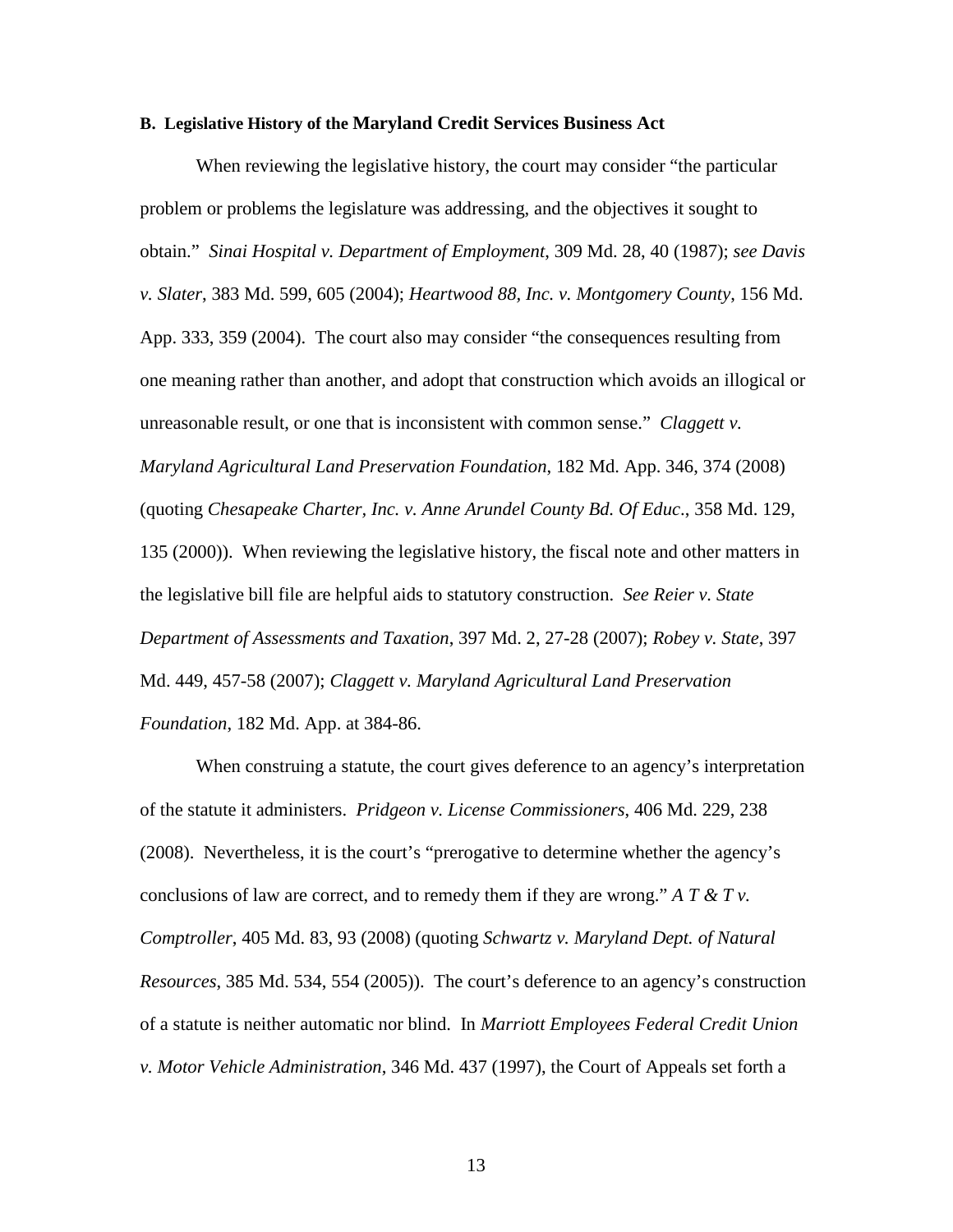number of factors to consider when evaluating an agency's interpretation of a statute, including: (1) the duration and consistency of the agency's interpretation; (2) the degree to which the agency's interpretation has been made public; (3) whether the Legislature was aware of the agency's interpretation when it reenacted or amended the statute; (4) the extent to which, if at all, the agency engaged in a reasoned elaboration in formulating its view; (5) the nature of the process through which the agency arrived at its interpretation; and (6) whether the agency's interpretation was the product of adversarial proceedings or formal rules promulgation. *Marriott*, 346 Md. at 445-46. Here, the "Advisory Notice" issued by the Commissioner of Financial Regulation of the Maryland Department of Labor, Licensing and Regulation attempts to include business such as Jackson Hewitt in the definition of "credit services business," but this inclusion is contrary to the legislative purpose of the CSBA.

A review of the circumstances and legislative history surrounding the passage of 1987 Maryland Laws, Chapter 469, as well as the reason why the CSBA was enacted, "provides significant guidance" on the matter of the Legislature's intent. *Glascoe & Jackson v. State*, 408 Md. 231, 237 (2009). It is clear that the legislature never intended to include business such as Jackson Hewitt in the definition of "credit service business;" instead, the statute was enacted to correct the harms of so called "credit repair agencies."

The CSBA originated as House Bill 472. The bill file makes clear that the legislature intended for the CSBA to regulate credit repair agencies. For example, a a Floor Report from the Act's sponsor, Delegate Harrison of the House Committee on Economic Matters explains: "This bill creates a new subtitle to regulate credit services businesses which accept fees for attempting to improve a consumer's credit record, credit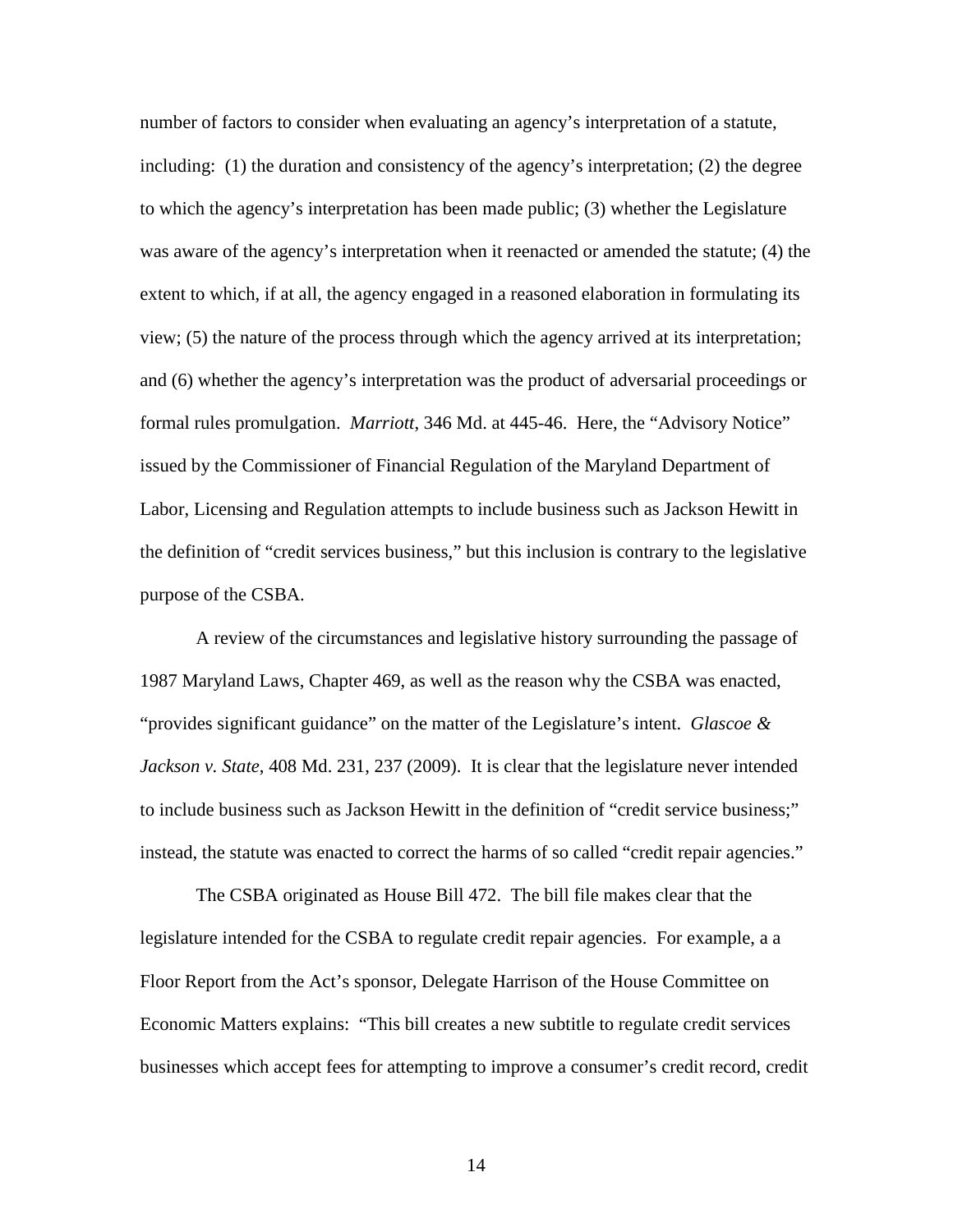history or rating, obtaining an extension of credit, or providing advice about either." Delegate Harrison in the same Floor Report details the harms which the bill intended to cure:

Proponents claim that some credit service businesses, or 'credit repair agencies' have engaged in unfair and deceptive practices. They claim that the agencies frequently cannot deliver the services offered, or the services offered are such that they can be performed by the consumer with little effort. According to the commissioner of consumer credit, there are at least six credit repair agencies operating in this state. The agencies are subject to the consumer protection act, but are not otherwise regulated.

Several letters from supporters of the Bill also help illuminate the harms which

the CSBA was enacted to correct. For example, an Investigator with the Office of

Consumer Affairs of Montgomery County submitted a letter to the House Economic

Matters Committee in support of House Bill 472. In that letter, dated February 25, 1987,

the Office of Consumer Affairs highlights the current state of affairs which the legislature

sought to remedy:

In view of the importance of personal credit a new industry has developed – the so-called "Credit Repair Clinics" which would be regulated by this bill. These businesses make promises they cannot keep to those who are unfortunate enough to have lost their credit, often through regrettable unavoidable circumstance. These businesses guarantee to re-establish your credit by using certain strategies and techniques, such as repairing your credit record on file at the Credit Bureau. However, although these firms make tempting guarantees, they often cannot deliver on those guarantees.

The Consumer Credit Association of Greater Washington wrote a letter to

Delegate Casper B. Taylor, Jr., then Chair of the House Economic Matters Committee,

dated February 27, 2987, urging passage of House Bill 472. The Consumer Credit

Association, which "represents all major consumer credit grantors in the suburban

Maryland Area," explained the need for the CSBA: "This proposal would regulate for-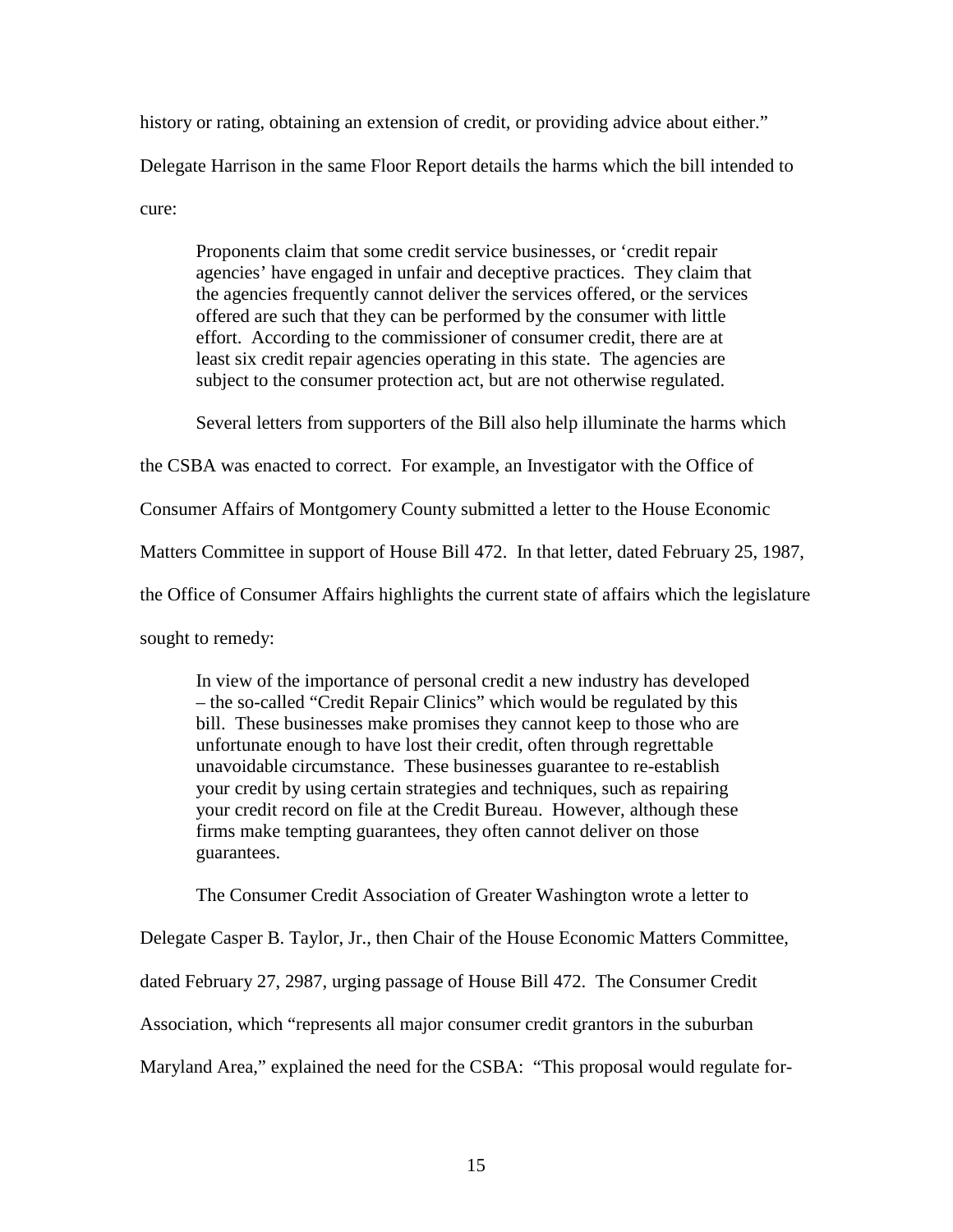profit 'credit repair' clinics. Our members report quite unpleasant experiences in dealing with for-profit businesses of this nature. A consumer who has experienced credit problems in the past is often the unwary victim of promises and gimmicks to restore an individual's credit rating."

TRW, Inc., one of the largest consumer reporting agencies, also wrote in favor of House Bill 427. In a letter to the House Economic Matters Committee, dated February 27, 1987, its Regional Manager of Government Relations wrote: "The spread of credit repair agencies has resulted in mounting criticisms of their advertising and business practices by consumers and government regulators. Frequently, the agencies cannot deliver the services they advertise or promise to buyers and, in many cases, consumers can perform the same services for themselves at little or no cost." TRW continued: "We believe that Maryland law is necessary to help protect consumers from the questionable practices of credit repair agencies that do not properly disclose the services they provide."

House Bill 472 was approved by the General Assembly on May 14, 1987, and became effective on July 1, 1987. The preamble to the Act stated, among other things, that it was for the purpose of providing "certain protections to the consumers of credit services businesses; requiring credit services businesses to provide certain information to customers; [and] establishing certain requirements for contracts between credit services businesses and customers. . . . .." To date, neither the Court of Appeals nor the Court of Special Appeals has construed the reach of the CSBA.

It is manifest that the reason why the General Assembly passed the CSBA was to protect unsuspecting Marylander's from credit repair agencies who offered to "fix" their credit rating, or to obtain loans for the credit impaired customer, in exchange for a fee.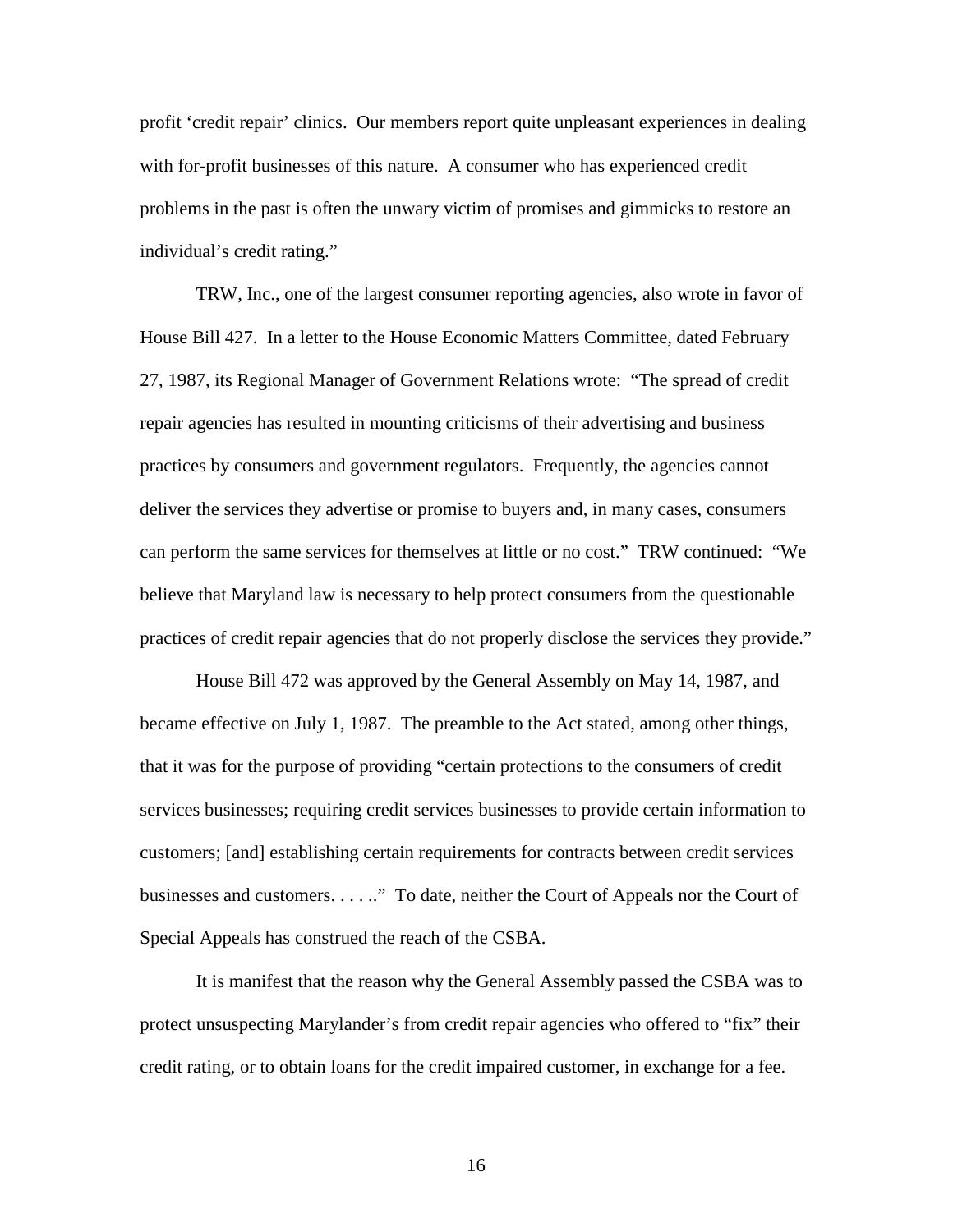The CSBA simply was neither intended nor designed to cover firms engaged in the business of selling goods or services to their customers, when such goods or services are not aimed at improving one's credit rating. Nor was it intended to cover the extension of credit by a third-party, not privy to the primary transaction, which is ancillary to the customer's purchase of the goods or services provided by the merchant. More persuasive is the reasoning of decisions of the Illinois appellate courts, which have interpreted a similar statute and held that it did not apply to ordinary retail transactions, as opposed to credit repair transactions. *See Midstate Siding and Window Co. v. Rogers*, 789 N.E.2d 1248 (Ill. 2003); *Cannon v. Williams Chevrolet/GEO, Inc*., 794 N.E.2d 843 (Ill. App. 2003); *see also Thele v. Sunrise Chevrolet, Inc*., 2004 U.S. Dist Lexis (N.D. Ill, may 28, 2004).

 The plaintiff is this case neither had a contract with Jackson Hewitt in return for credit services nor a contract for the extension of credit. The documents appended to her complaint make it clear that her contract in this regard was with SBBT and that the fee she paid for the extension of credit was paid by her to SBBT. The only fee Gomez was obligated to pay to Jackson Hewitt was the \$284.00 she agreed to pay for the preparation of her income tax returns.

RALs may, as Gomez contends, be imprudent or unwise loans. The General Assembly may be able to regulate them, as long as it does not run afoul of the National Bank Act, 12 U.S.C. §§ 21 *et seq*. *See Turnbaugh, supra*. But the legislature did not